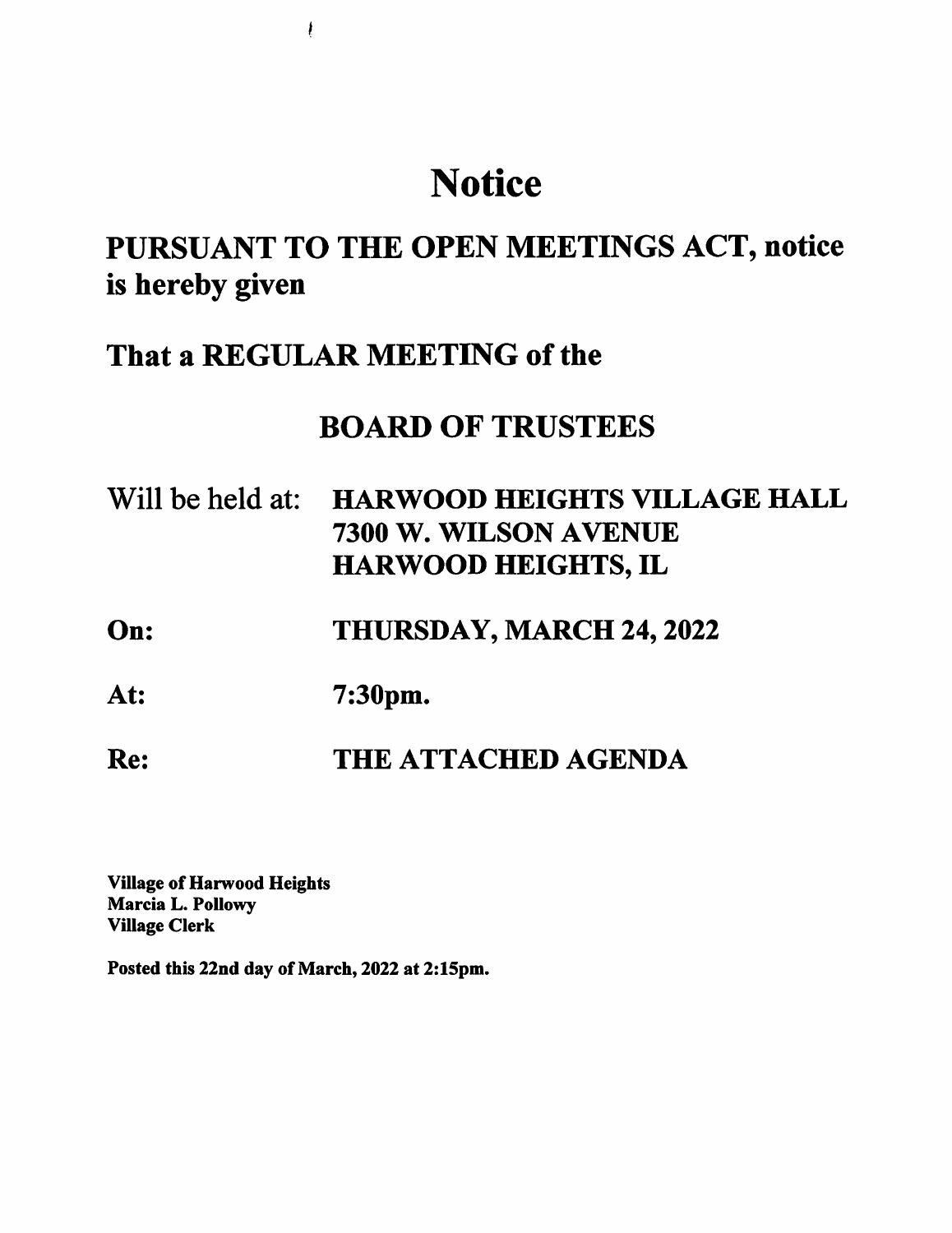#### AGENDA FOR THE REGULAR MEETING OF THE BOARD OF TRUSTEES OF THE VILLAGE OF HARWOOD HEIGHTS HELD THURSDAY, MARCH 24,2022

- A. CALL TO ORDER
- B. PLEDGE OF ALLEGIANCE
- C. ROLL CALL

| <b>MAYOR JEZIERNY</b> ()                             | CLERK POLLOWY ()   |                        |                        |
|------------------------------------------------------|--------------------|------------------------|------------------------|
| <b>TRUSTEES; BRUTTO</b>                              | <b>LEWANDOWSKI</b> |                        | $\left( \quad \right)$ |
| <b>BRZEZNIAK-VOLPE</b> ()                            | <b>STEINER</b>     | $\left( \quad \right)$ |                        |
| <b>BRZOZOWSKI-WEGRECKI</b><br>$\left( \quad \right)$ | <b>ZERILLO</b>     | $\left( \quad \right)$ |                        |
| <b>ATTORNEY</b>                                      |                    |                        |                        |

- D. PUBLIC COMMENT: Upon recognition to speak by the village president or acting chairperson, the person shall rise and state his or her name and address. An individual may speak for himself or herself or as a representative of a community group. No person shall speak longer than three minutes unless specifically authorized to do so by a majority of the vote of the board of trustees. The three minutes time limit will be measured by a person selected by the village board. Thirty (30) minutes of meeting time will be the maximum time allowed for public comment; Village Code 2.12.090
- E. REPORTS OF MAYOR, TRUSTEES, CLERK AND ATTORNEY

| <b>MAYOR JEZIERNY</b>                                  | <b>MAYOR'S REPORT</b>                   |
|--------------------------------------------------------|-----------------------------------------|
| <b>TRUSTEE BRUTTO</b>                                  | <b>FINANCE</b>                          |
| TRUSTEE STEINER                                        | <b>ORDINANCE &amp; LICENSE</b>          |
| <b>TRUSTEE BRZEZNIAK-VOLPE</b>                         | <b>BUILDING</b>                         |
| TRUSTEE BRZOZOWSKI-WEGRECKI PUBLIC WORKS/PUBLIC HEALTH |                                         |
| <b>TRUSTEE ZERILLO</b>                                 | <b>FORESTRY &amp; GREEN INITIATIVES</b> |
| <b>TRUSTEE LEWANDOWSKI</b>                             | <b>POLICE &amp; PUBLIC SAFETY</b>       |
| <b>CLERK POLLOWY</b>                                   | <b>CLERK'S REPORT</b>                   |
| <b>ATTORNEY</b>                                        | <b>ATTORNEY'S REPORT</b>                |
| <b>CHIEF DEVRIES</b>                                   | <b>POLICE DEPARTMENT UPDATE</b>         |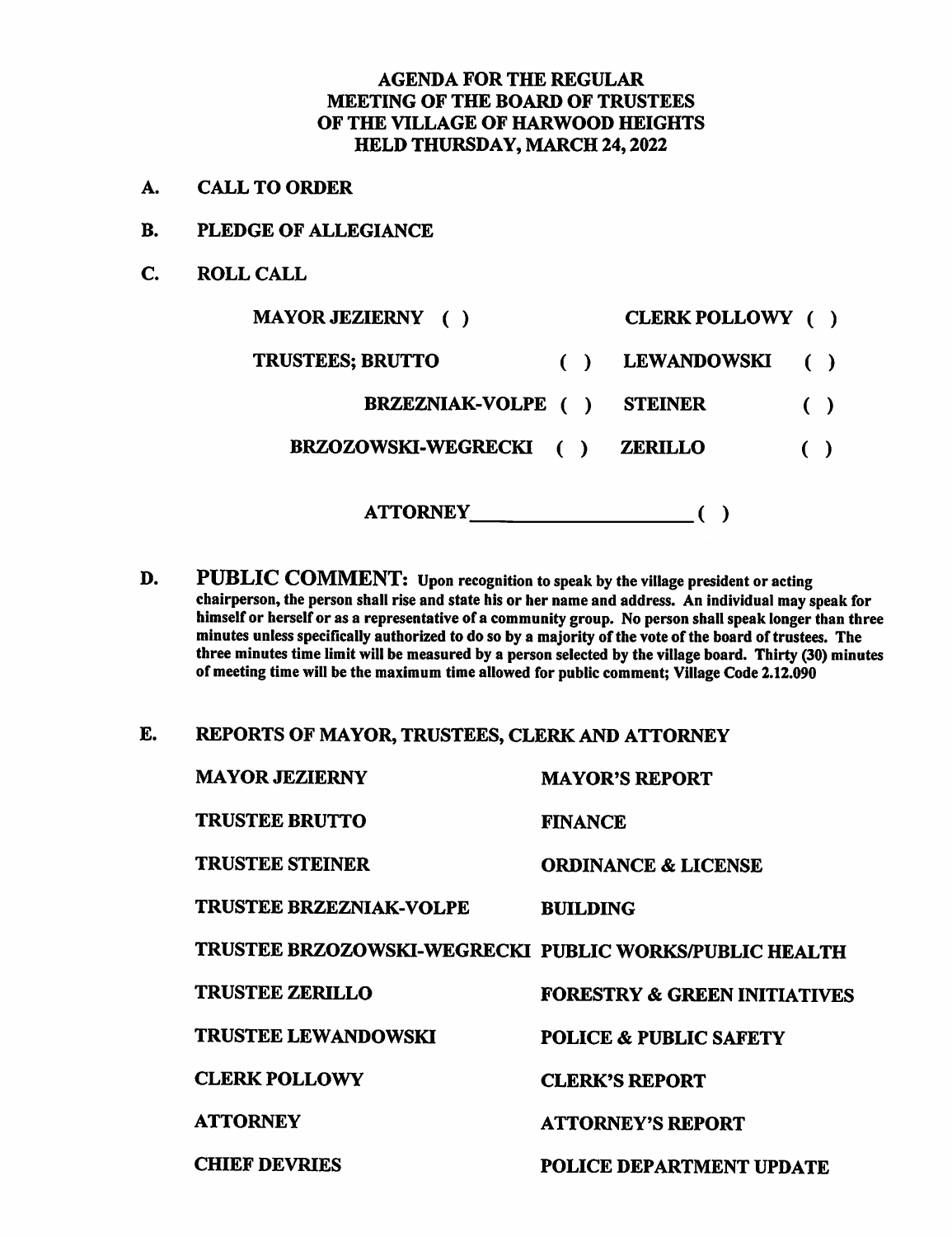#### REGULAR BOARD MEETING THURSDAY, MARCH 24,2022 CONSENT AGENDA (CONTINUED)

F. TRUSTEE COMMENTS

#### G. SPECIAL COMMITTEE REPORTS

Trustee Brzezniak-Volpe - MCD Dispatch

Trustee Brzozowski-Wegrecki/Zerillo - WSSRA Update

Trustee Steiner - Norridge/Harwood Heights Chamber of Commerce

Trustee Zerillo: O'Hare Technical Committee

#### H. APPOINTMENTS/REAPPOINTMENTS/HIRES

- 1. To concur with the Mayor's appointment of Dan Gardner as Economic Development Coordinator effective April 1, 2022 and to authorize the Mayor to sign the agreement.
- 2. Motion creating a new Clerical Staff Supervisor position retroactive to March 1,2022 and establishing the primary duties, job functions, and compensation for the Clerical Staff Supervisor position.
- 3. Motion approving and ratifying the promotion of Elizabeth Giolas to Clerical Staff Supervisor, retroactive to March 1, 2022.

#### I. CONSENT AGENDA

- 1. To approve the minutes of the Regular Board of Trustees meeting held March 10,2022.
- 2. To approve expenditure, not to exceed \$3,311.96. payable to Colosimo's Construction for dirt/stones for water break patching expensed to FY 21/22 line 22-00-7056.00 – Water  $\&$ Sewer Fund.
- 3. To approve expenditure, not to exceed \$2,288.04. payable to Colosimo's Construction for dirt/stones for water break patching expensed to FY 21/22 line 22-00-7056.00 – Water  $\&$ Sewer Fund.
- 4. To approve expenditure, not to exceed 28,472.54, payable to Robert W. Hendricksen Co. for 5 year tree pruning cycle concluded  $2-11-2022$  – clean up and dispose of all debris expensed to FY 21/22 line item  $11-04-7053.01$  - Forestry.
- 5. To approve expenditure, not to exceed \$5,978.00, payable to Robert W. Hendricksen Co. for various tree removal August 2021 thru February 2022 expensed to FY 21/22 line item 11-04-7050.00 — Forestry.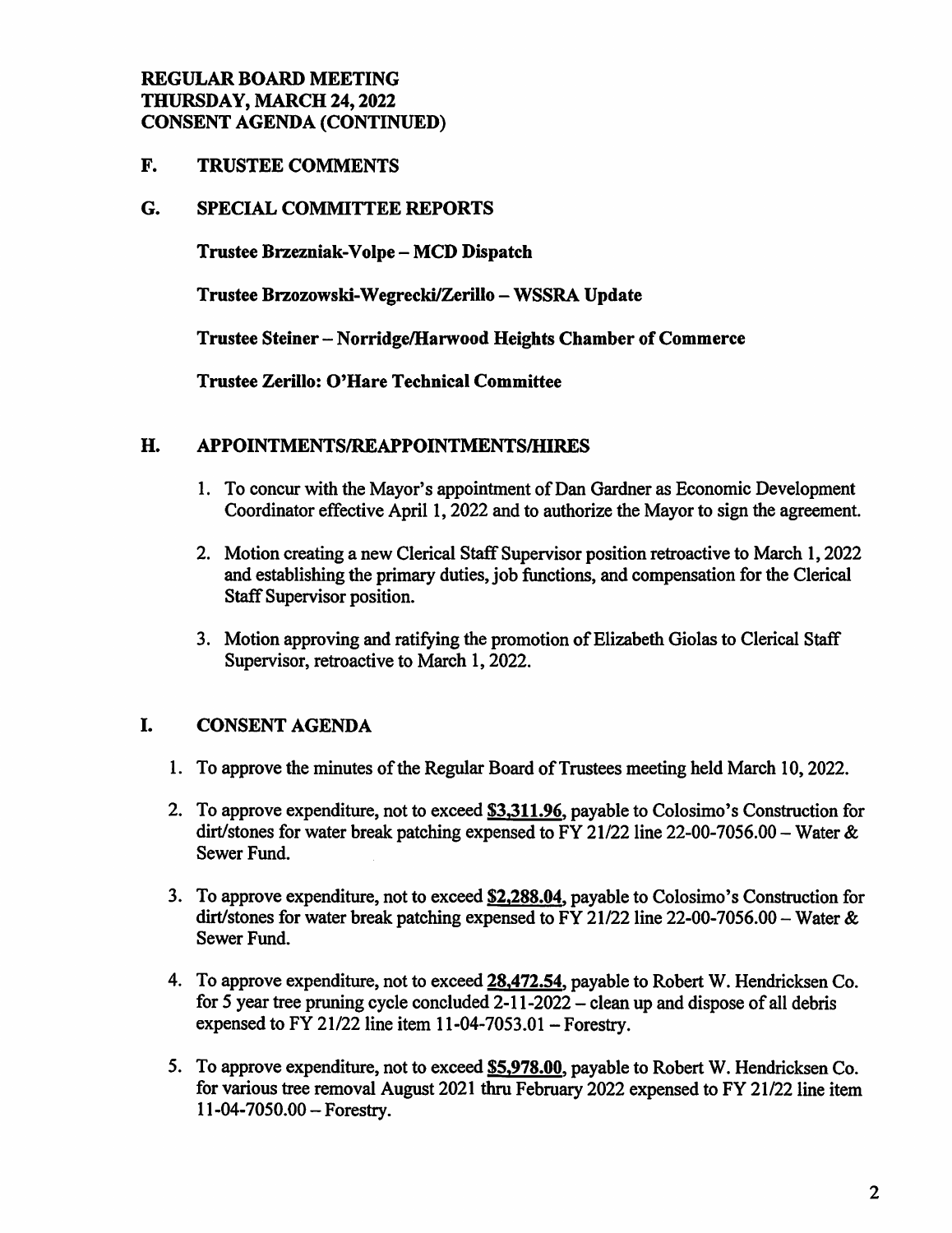#### REGULAR BOARD MEETING THURSDAY, MARCH 24,2022 CONSENT AGENDA (CONTINUED)

- 6. To approve expenditure, not to exceed  $$1,304.00$ , payable to Traffic Control & Protection Inc. for installation of new motherboard expensed to FY 21/22 line item 11-06-6003.00 -Public Works.
- 7. To approve expenditure, not to exceed \$106.765.25. payable to Municipal Consolidated Dispatch (MCD) for 4th installment payment for 2021/2022 Fiscal Year expensed to FY  $21/22$  line item 11-05-9527.01 – Police.
- 8. To approve expenditure, not to exceed \$2,358.75, payable to Ancel Glink P.C. for billing through February 28, 2022 expensed to FY 21/22 line item  $11-02-7051.00$  - Legal.
- 9. To approve expenditure, not to exceed \$11,545.49, payable to West Suburban Special Recreation Association for the 2nd Quarter 2022 Share Payment & Inclusion Payment expensed to FY 21/22 line item  $11-08-7037.01$  - Recreation.
- 10. To approve expenditure, not to exceed \$5.196.94. payable to Third Millennium Associates, Inc. for the programming & system set-up for the 2022/2023 Vehicle Sticker Application Mailing expensed to FY 21/22 line item 11-03-7540.00 - Finance.
- 11. Motion to allow beer & wine consumption for a Graduation Party of the Giolas Family on Saturday, May 21, 2022 in the Village Community/Rec Rooms.
- 12. To approve New Handicap Tags  $\frac{\text{#04-41}}{2}$  at the address commonly known as  $\frac{\text{4426 N. Nagle}{2}}{2}$ and to direct Public Works to install new tags in a timely manner.
- 13. To Adopt Ordinance 22-02, An Ordinance Amending Chapter 4.12 of the Village of Harwood Heights Code of Ordinances to Create a New On-Premises Consumption Liquor License Classification for Gas Stations and Convenience Stores and to Authorize Issuance of Class V - Video Gaming Supplementary Licenses to Holders of Newly Created Liquor License Classification.
- 14. Transfer from Parkway General Savings Account in the amount of \$220,061.74 as they appear on March 24,2022 check register #70829 thru #70888.
- 15. Transfer firom Parkway General Savings Account in the estimated amount of \$185.000.00 to Parkway Bank Payroll Account. (March 25,2022).
- 16. Electronic Transfer from Parkway General Savings Account in the amount of \$235,999.07 as they appear on the EFT Register thru March 22,2022.
- J. NEW BUSINESS<br>K. OLD BUSINESS
- K. OLD BUSINESS<br>L. CORRESPONDE
- **CORRESPONDENCE**
- M. OTHER NEW BUSINESS
- N. TRUSTEE COMMENTS